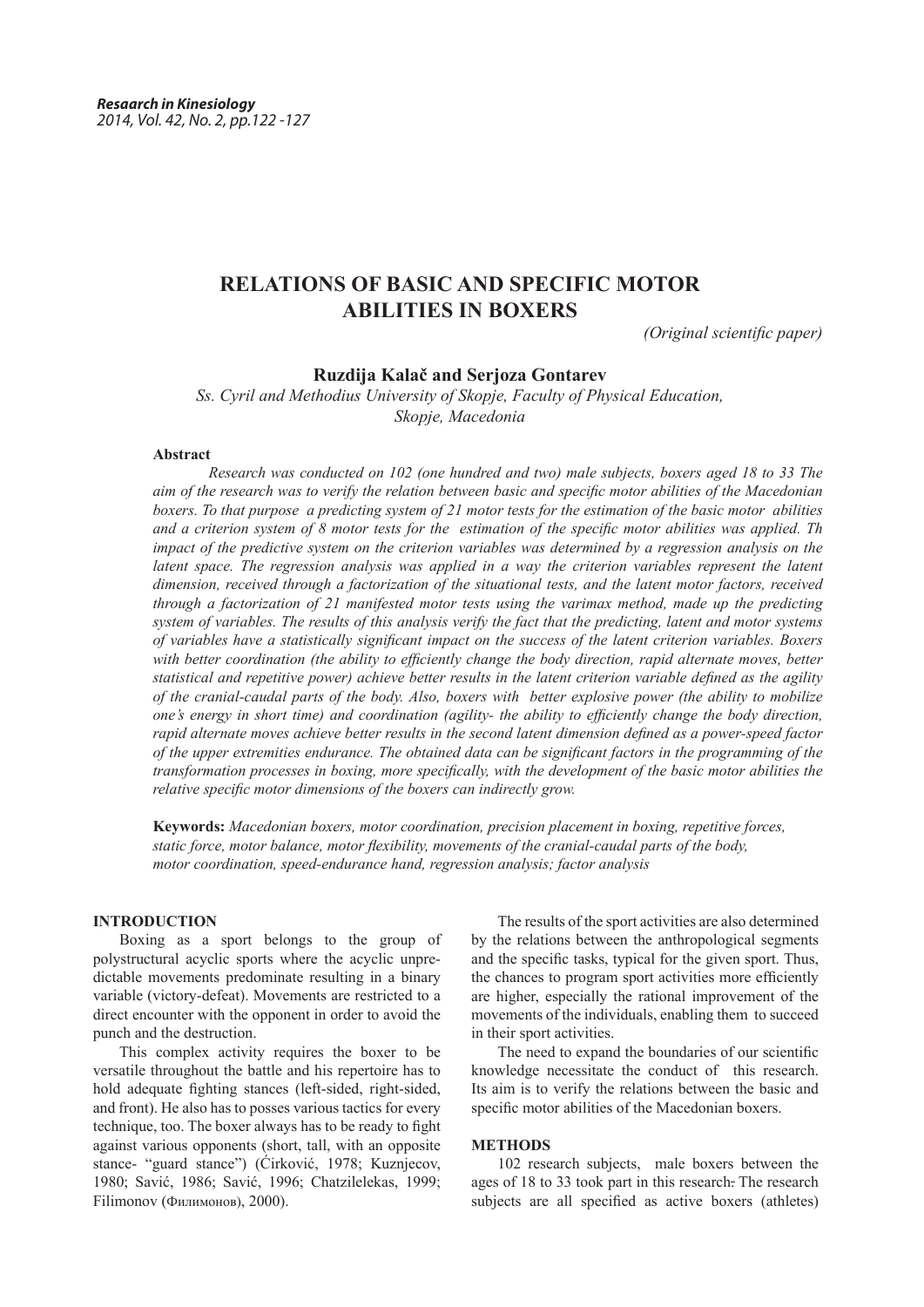from all categories, including boxing contestants in the Macedonian national league championship and contestants competing in the international tournaments. All research subjects are healthy, displaying no physical disabilities or aberrant motor manifestations.

The basic criteria for all subjects to be included in the research were active engage ment in boxing for at least a year, competing and practiceing at least three times a week.

Following variables were used to determine motor abilities: T-test (MTTEST), run-step crisscross (MOS-NAV), crane exercise on a balance bench with the eyes opened (MSFOCD), crane exercise on a balance bench with the eyes closed (MSGZOD) and standing leg lift exercise with the eyes opened (MSTGOS), lifting body for 30 seconds (MP30SE), side step exercise (MCEKST), sitting hamstring stretch (MDLPSE), bench forward lean (MDLPRK), arch up exercises (MZGIVI), standing long jump (MSKDAM), leg tapping (MTAPNO), arm tapping in the frontal plane (MTAPRF), arm tapping in the sagittal plane (MATPRS), shooting long arrows toward a target (MSTMDS), shooting short arrows toward a target (MSTKST), kicking a boxing pear (MST-BKR), doing back extensions (MZTHPM), batting (MISKPAL), supine chest throw with a medicine ball weighing 1 kg (MFMPGR), seated medicine ball chest pass, with a medicine ball weighing 1 kg (MFMGST).

The influence of the predicting system on the criterion variables was verified by a the regression analysis of the latent space. To enable the process of  $\alpha$  the regression analysis of the latent space a factorization applying the Hotelling method of significant components on the manifested basic and specific motor abilities was used. The number of significant principal components was determined using the Kaiser Guttman criterion. The significant principal components are the ones whose common roots have a value equal or greater than 1.00. The significant principal components are further transformed into an orthogonal varimax position in order to receive a zero correlation of the extracted factors to neutralize the collinearity between the predictors. The normality of the distribution of the anthropological, motor, and psychological variables was tested by the Kolmogorov-Smirnov method.

#### **RESULTS AND DISCUSSION**

 In the regression analyses, the criterion variable represents the latent dimension, determined with a factorization of the situational tests (Table 1.). The system of the predicting variables comprises 6 latent motor factors determined with a factorization of 21 motor tests, determined using the varimax method (Table 2.).

The process of the factorization of the specific motor abilities tests isolates two principal components (Table 2.). They describe 68.71% of the valid variance of the system of the specific motor tests. This percentage satisfyingly covers up the analyzed areas. The first principal component describes 49, 32% of the variance validity of the specific motor abilities tests. The second

principal component describes 19.40% of the variance validity.

The measures of the variances of every test or the measures of the communalities  $(h^2)$  satisfy the requests of interpreting the extracted latent dimensions, since they are similar to the ones received in the motor capabilities researches. The results show one low communality out of the 8 tests used for this research: rope skipping, 10-second skip (SKJ10S).

The correlations in the tests of the principal components (Table 1.), which enable initial insight of the defining of the isolated factors, show that they are more significant in the first principal component for every test. Most of the tests show high projections in the second principal component. The only exception is the following test: a series of 100 combined punches in the coach's palms (S100RT).

Since the principal components generally (as in this case), cannot completely clarify the given factors they are rotated into a varimax position. The data displayed in Table 1. shows that the highest projections of the first latent specific-motor factor have the following tests: rope skipping, 10-second skip (SKI10S), rate of throwing 100 direct punches at a heavy bag (SP100D), rate of throwing 100 combined punches at a heavy bag (SB100K), cross armed defence from a left-right cross punch and applying 6 punches in the coach's palms (SOLDDK), a series of 100 combined punches in the coach's palms (S100TR). The highest projection, as well as diagnostic validity, has the following test: rate of throwing 100 combined punches at a heavy bag (.91). The same variable can be defined as a factor of the movements of the cranial-caudal parts of the body.

In the second varimax factor high projections have the following tests: 10-second two-leg hop and performing left-right cross punch (SSPLDD), 10-second two-leg hop and performing left-right hook punch (SSPZDK), 10-second two-leg hop and performing leftright uppercut (SSPLDA). The highest projection has the following test: 10-second two-leg hop and performing left-right hook punch (.88). The same variable can be defined as a factor of the power-speed endurance of the upper extremities.

Factorization of the basic motor capability tests isolates six principal components (Table 2.). They describe 69.82% of the valid variance of the system. This percentage satisfyingly covers up the analyzed areas.

The rotation of the initial coordinate system into a varimax position results in six latent motor variables (dimensions). In the first latent dimension the following tests have the highest saturations: standing long jump (MSKDAM), supine chest throw with a medicine ball weighing 1 kg (MFMPGR), seated medicine ball chest pass, with a medicine ball weighing 1 kg (MFMGST). High saturations with the first principal component were found as well in the following tests: arm tapping in the frontal plane (MTAPRF), arm tapping in the sagittal plane (MATPRS), batting (MISKPAL).

The second factor is defined with the following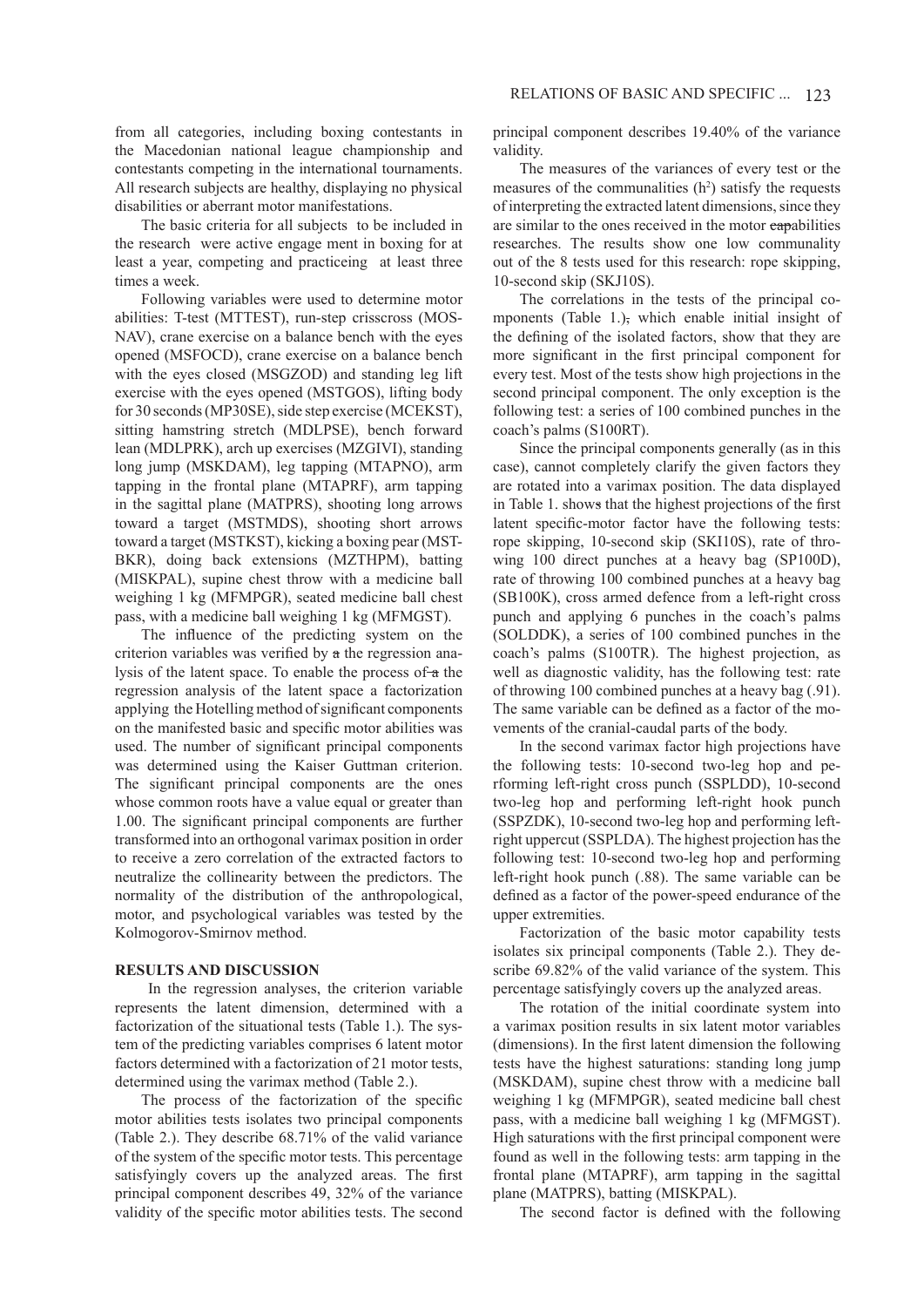## 124 *R. Kalač & S. Gontarev*

tests: T-test (MTTEST), side step exercise (MCEKST), run-step crisscross (MOSNAV). This factor can be interpreted as coordination or, according to the functional accessibility evaluator of the motor capabilities, as mechanism structuring the moves. It is mostly defined by the tests in which the results depend on the ability of fast performance of the move with a change of direction (agility). A rather high projection of this factor has the variables: arm tapping in the frontal plane (MTAPRF) and arm tapping in the sagittal plane (MATPRS). This

| Table 1. Factor analysis of the |  |  |
|---------------------------------|--|--|
| situational-motor tests         |  |  |

| Variables     | H1     | H <sub>2</sub> | h <sup>2</sup> | V1      | V <sub>2</sub> |
|---------------|--------|----------------|----------------|---------|----------------|
| SPJ10S        | $-.60$ | $-34$          | .48            | $-0.68$ | .15            |
| <b>SB100U</b> | .75    | .37            | .70            | ,81     | $-23$          |
| <b>SB100K</b> | .75    | .53            | ,84            | ,91     | $-12$          |
| <b>SSPLDD</b> | $-.63$ | ,51            | ,66            | $-13$   | ,80            |
| <b>SSPZDK</b> | $-.71$ | .55            | ,80            | $-15$   | ,88            |
| <b>SSPLDA</b> | $-.70$ | ,52            | ,76            | $-17$   | ,86            |
| <b>SOLDDK</b> | ,72    | $-14$          | .54            | .44     | -,59           |
| <b>S100RT</b> | .73    | .41            | ,70            | .81     | $-19$          |
| Lambda        | 3.95   | 1,55           |                |         |                |
| $\frac{0}{0}$ | 49,32  | 19,40          |                |         |                |

indicates that a successful carrying out of the tests of the research subjects is more dependent on the ability of a good cortical regulation and explosiveness, rather than the ability of a fast excitation and inhibition of the agonists and antagonists.

In the third latent variable the statistically significant tests with rather high projections are the following: shooting long arrows toward a target (MSTMDS), shooting short arrows toward a target (MSTKST) and kicking a boxing pear (MSTBKR). This factor can be defined as a punch accuracy.

The fourth factor has the highest projections in the following tests: lifting the body for 30 seconds (MP30SE), arch up exercises (MZGIVI) and doing back extensions (MZTHPM). According to the phenomenological approach, this factor is interpreted as power; while according to the functional approach it is interpreted as a mechanism that regulates the duration of the excitation.

The fifth latent variable is defined by the following tests: crane exercise on a balance bench with the eyes opened (MSGOCD), crane exercise on a balance bench with the eyes closed (MSGZOD) and standing leg lift exercise with the eyes opened (MSTGOS). This factor can be defined as the balance factor.

The sixth factor is assigned as flexibility and it is determined by two tests, both of which in the Hotelling

| Table 2. Factor analysis of the basic motor abilities tests |  |  |  |
|-------------------------------------------------------------|--|--|--|

| Variables      | H1    | H2      | H <sub>3</sub> | H4      | H <sub>5</sub> | H <sub>6</sub> | h <sup>2</sup> | V1      | V <sub>2</sub> | V3      | V4      | V5      | V6      |
|----------------|-------|---------|----------------|---------|----------------|----------------|----------------|---------|----------------|---------|---------|---------|---------|
| <b>MTTEST</b>  | $-31$ | ,60     | ,29            | $-0.08$ | ,30            | $-13$          | ,66            | ,00     | ,79            | ,04     | $-11$   | $-16$   | ,06     |
| <b>MOSNAV</b>  | $-33$ | , 71    | ,36            | $-14$   | ,01            | ,13            | ,79            | , 13    | ,78            | $-0.09$ | $-37$   | ,03     | $-13$   |
| <b>MCEKST</b>  | $-50$ | ,43     | ,50            | $-12$   | , 21           | ,04            | ,75            | $-1,19$ | ,82            | $-13$   | $-13$   | ,12     | $-0.05$ |
| <b>MSGOCD</b>  | ,48   | $-11$   | ,59            | $-.01$  | $-.23$         | , 23           | ,71            | ,30     | $-0.02$        | ,25     | ,08     | ,73     | $-13$   |
| <b>MSTGOS</b>  | ,15   | $-29$   | ,62            | ,16     | ,00            | ,45            | ,71            | $-.01$  | ,03            | $-.05$  | ,07     | ,83     | ,14     |
| <b>MSGZOD</b>  | , 21  | $-51$   | ,57            | ,18     | $-10$          | $-0,06$        | ,68            | $-25$   | $-1,15$        | ,32     | ,26     | ,65     | $-0.01$ |
| <b>MTAPNO</b>  | ,54   | $-.03$  | $-19$          | $-.02$  | ,07            | $-33.3$        | ,44            | ,31     | $-25$          | ,40     | ,28     | $-21$   | ,05     |
| <b>MTAPRF</b>  | ,78   | ,04     | $-20$          | ,08     | $-21$          | ,33            | ,81            | , 72    | $-48$          | , 13    | $-0.07$ | ,19     | ,10     |
| <b>MATPRS</b>  | ,80   | ,09     | $-23$          | ,07     | $-27$          | ,28            | ,85            | ,74     | $-1,49$        | ,18     | $-11$   | ,14     | ,04     |
| <b>MSTMDS</b>  | ,65   | ,28     | ,20            | ,26     | $-17$          | $-0.40$        | ,80            | ,37     | $-0.04$        | ,81     | $-0.04$ | ,06     | ,04     |
| <b>MSTKS</b>   | ,55   | ,18     | ,41            | ,34     | $-16$          | $-39$          | ,80            | ,21     | ,05            | ,83     | $-0.03$ | ,25     | ,06     |
| <b>MSTBKR</b>  | ,54   | $-,10$  | ,09            | , 21    | ,04            | $-24$          | ,42            | ,20     | $-21$          | ,50     | ,20     | ,11     | ,17     |
| <b>MDLPRK</b>  | ,24   | $-12$   | ,08            | ,54     | ,57            | ,12            | ,71            | ,01     | $-0.02$        | , 13    | ,17     | ,16     | ,80     |
| <b>MISKPAL</b> | ,45   | ,45     | $-21$          | ,03     | $-0.07$        | $-0.05$        | ,45            | ,55     | $-0.02$        | ,26     | $-17$   | $-22$   | ,05     |
| <b>MDLPSE</b>  | ,11   | , 21    | $-25$          | ,70     | ,37            | ,18            | ,78            | ,09     | $-0.06$        | ,07     | $-29$   | $-13$   | ,81     |
| <b>MZTHPM</b>  | ,30   | $-0.49$ | ,16            | $-36$   | ,20            | $-23$          | ,57            | $-0.01$ | $-1,15$        | ,10     | ,71     | ,13     | $-15$   |
| MP30SE         | ,36   | $-0.47$ | ,07            | $-31$   | ,36            | $-13$          | ,60            | ,07     | $-16$          | ,03     | ,74     | ,09     | ,03     |
| <b>MZGIVI</b>  | ,62   | $-21$   | $-.03$         | $-39$   | ,36            | ,18            | ,74            | ,54     | $-16$          | $-10$   | ,62     | ,12     | ,09     |
| <b>MSKDAM</b>  | ,74   | ,17     | $-0.05$        | $-0.08$ | ,30            | ,05            | ,68            | ,68     | $-0.05$        | , 23    | ,31     | ,00     | ,25     |
| <b>MFMPGR</b>  | ,70   | ,49     | ,07            | $-30$   | ,16            | ,06            | ,86            | ,86     | , 22           | , 22    | ,18     | $-0.02$ | ,00     |
| <b>MFMGST</b>  | ,76   | ,39     | ,05            | $-32$   | $-0.05$        | ,08            | ,85            | .86     | ,05            | , 24    | , 13    | ,06     | $-15$   |
| Lamda          | 5,83  | 2,73    | 2,04           | 1,69    | 1,26           | 1,11           |                |         |                |         |         |         |         |
| $\frac{0}{0}$  | 27,74 | 13,01   | 9,73           | 8,06    | 5,98           | 5,30           |                |         |                |         |         |         |         |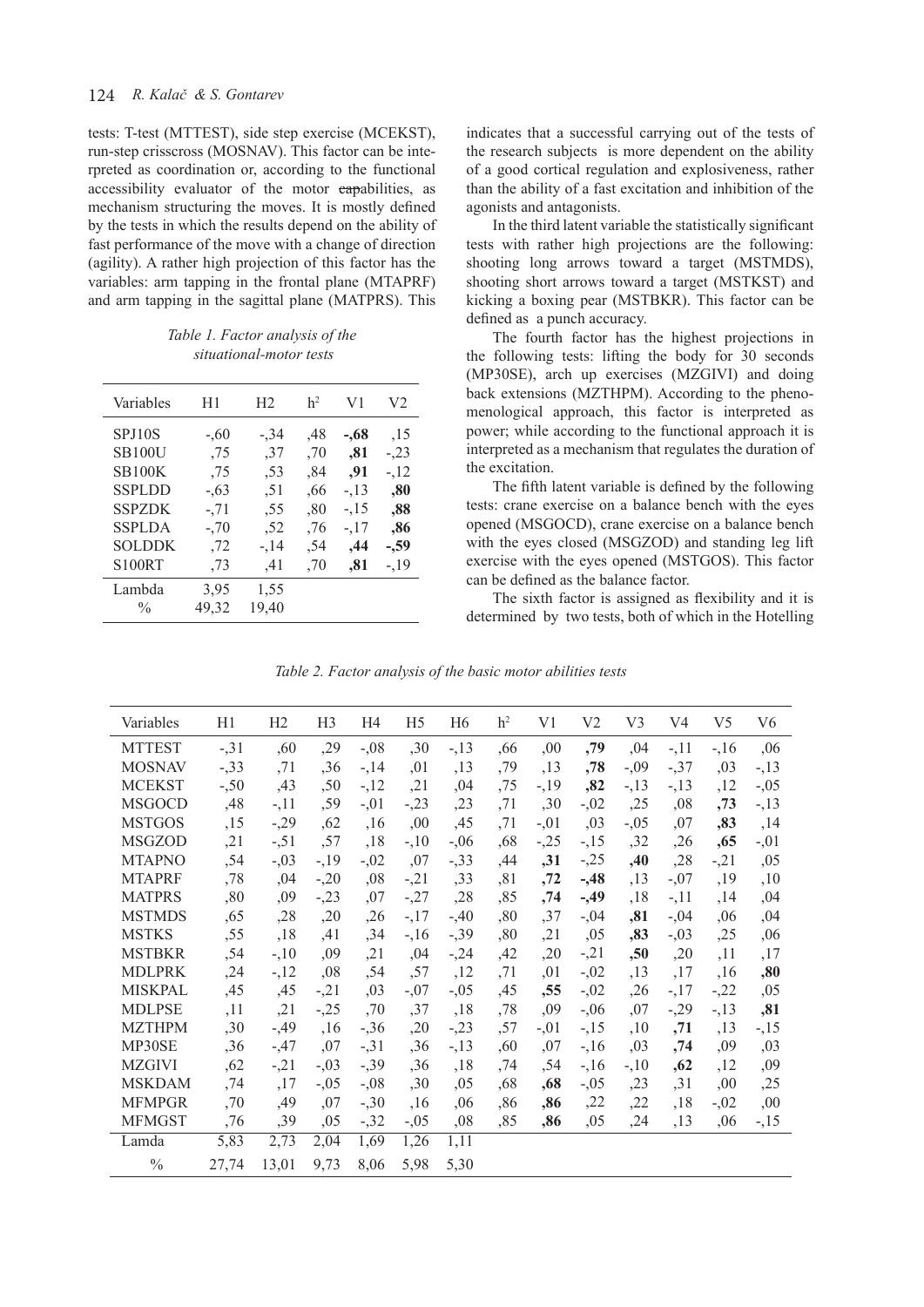|   | Variables        | R      | Part-R     | Beta    | T-test  | Q   |
|---|------------------|--------|------------|---------|---------|-----|
|   | MOT <sub>1</sub> | $-16$  | $-18$      | $-0,16$ | $-1,64$ | ,11 |
| 2 | MOT <sub>2</sub> | ,39    | ,42        | 0,39    | 4,09    | ,00 |
| 3 | MOT3             | $-14$  | $-17$      | $-0,14$ | $-1,51$ | ,13 |
| 4 | MOT4             | $-.21$ | $-24$      | $-0,21$ | $-2,17$ | ,03 |
| 5 | MOT5             | $-11$  | $-13$      | $-0,11$ | $-1,15$ | ,25 |
| 6 | MOT <sub>6</sub> | $-12$  | $-14$      | $-0,12$ | $-1,31$ | ,20 |
|   | R.519            |        | $R^2$ .260 |         | O.000   |     |

*Table 3. Regressive relations between the motor tests and the criterion variable FAKT1 (factor of the mobility of the cranial-caudal parts of the body)*

| Table 3. Regressive relations between the motor tests and |
|-----------------------------------------------------------|
| the criterion variable FAKT2 (power-speed factor of       |
| the endurance of the upper extremities)                   |

|   | Variables        | R      | Part-R                 | Beta    | T-test  | Ő    |
|---|------------------|--------|------------------------|---------|---------|------|
|   | MOT <sub>1</sub> | 31     | ,34                    | 0.31    | 3,20    | ,00  |
| 2 | MOT <sub>2</sub> | $-.26$ | $-29$                  | $-0,26$ | $-2,68$ | , 01 |
| 3 | MOT3             | ,17    | ,19                    | 0,17    | 1,73    | ,09  |
| 4 | MOT <sub>4</sub> | .17    | ,19                    | 0,17    | 1,72    | ,09  |
| 5 | MOT <sub>5</sub> | .09    | ,11                    | 0,09    | 0,97    | ,34  |
| 6 | MOT <sub>6</sub> | $-.06$ | $-0.07$                | $-0,06$ | $-0,58$ | ,56  |
|   | R .485           |        | $\mathbb{R}^n$<br>-236 |         | 0.001   |      |

method are selected for measuring the latent variable.

The results of the regression analysis on the latent space (Table 3.) show that the predicting system has a statistically significant positive effect on the first criterion latent variable coming from the factorization of the specific manifest tests. We get the second latent dimension with a factorization of the basic motor abilities test, defined as coordination, or, according to the functional approach, as a mechanism that structures the moves. The fourth latent dimension is defined as a repetitive and static strength.

 Boxers with better coordination, agility (the ability to efficiently change body direction and position), a higher speed rate of various punches, (speed rate of the moves of the upper extremities), better developed body, arm and torso musculature, achieve better results in the criterion variable defined as factor of the mobility of the cranial-caudal parts of the body.

Table 4. displays the results of the regression analysis of the second criterion latent variable, obtained by the specific motor ability tests. The predicting system shows a statistically significant positive effect on the criterion in the first motor latent dimension defined as explosive power, the second motor latent dimension defined as coordination, or, according to the functional approach, as a mechanism that structures the moves. The subjects with better explosive power (the ability to mobilize one's energy in short time) and coordination (agility- the ability to efficiently change the body direction, rapid alternate moves, better statistical and repetitive power) achieve better results in the second latent dimension obtained by the factorization of the specific motor abilities tests.

Similar results on the research of the basic and specific motor abilities the boxers can be found in the research of Blashkovic and Savic (Blašković, 1977; Savić, 1986; Savić, 1996).

The results indicate that in order to carry out the tests for specific motor abilities boxers require basic motor ability. This ability has an integralinteractive basis which confirms that one segment of the anthropological status cannot develop if the other segments are inactive for that segment's effects. The data can be significant factors in the programming of the transformation processes in boxing, more specifically, with the development of the basic motor abilities the relative specific motor dimensions of the boxers can indirectly grow.

#### **CONCLUSION**

According to the obtained results, we can conclude that:

• The predicting system of the latent motor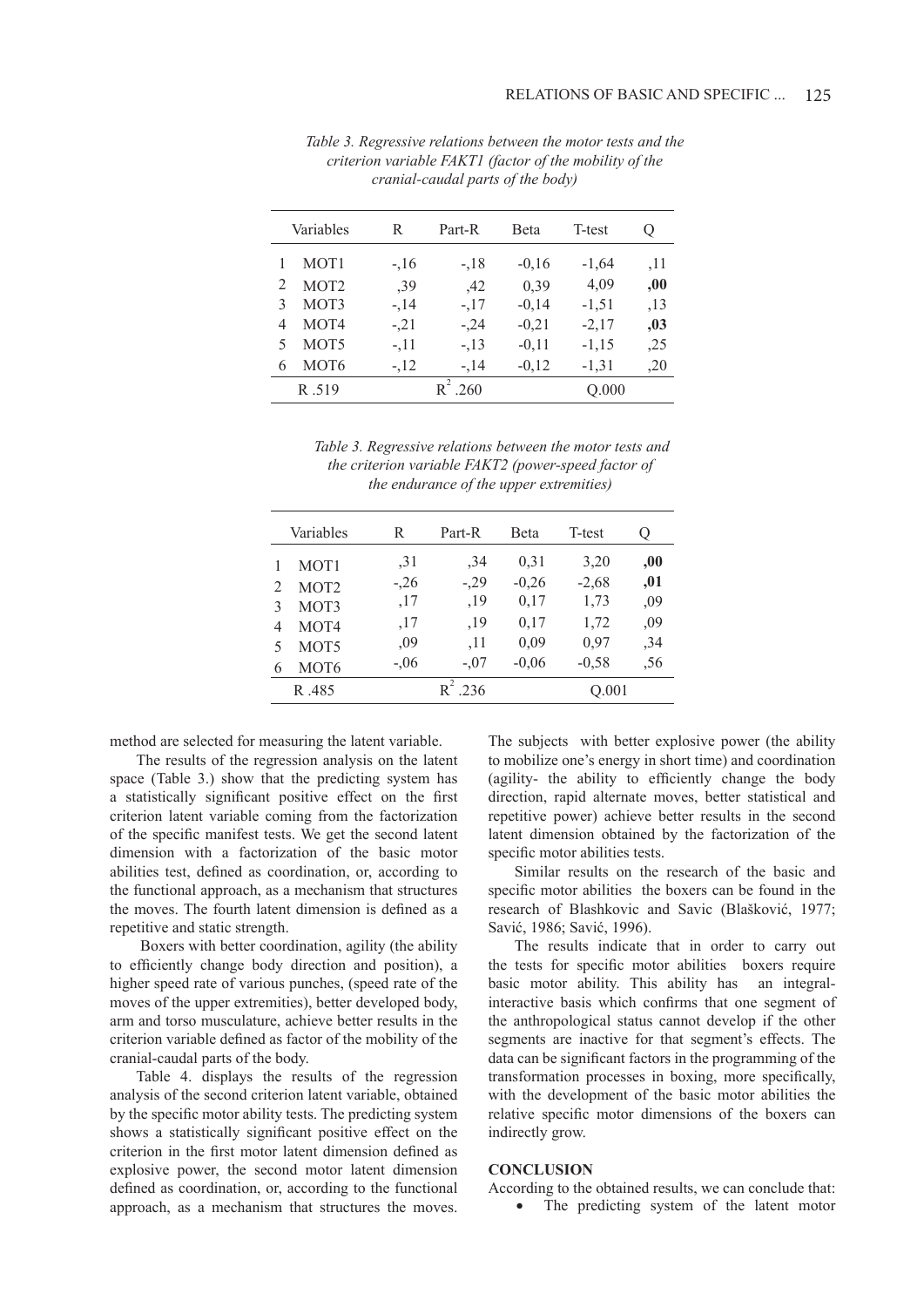variables has a statistically significant effect on the success of the latent criterion variables.

• The boxers with better coordination, agility (the ability to efficiently change the body direction), higher speed rate of various punches, better static and repetitive strength achieve better results in the latent criterion variable defined as the factor of the mobility of the cranial-caudal parts of the body.

• The subjects with better explosive power (the ability to mobilize one's energy in short time) and coordination (agility- the ability to efficiently change the body direction, rapid alternate moves, achieve better results in the second latent dimension defined as a power-speed factor of the upper extremities endurance.

#### **REFERENCE**

- Blašković, M. (1977). *Relacije između antropometrijskih i motoričkih dimenzija.* [Relations between anthropometric and motor dimensions. In. Croatian] (Unpublished doctoral dissertation, University of Zagreb) Zagreb: Fakultet fizičke kultrure.
- Блажевиќ, С. (2006). *Релации помеѓу специфични-те моторички способнпости и морфоло-шките, карактеристики, базичните моторички спосо-бности, когнитивните способности и кона-тивните карактеристики кај врвните боксери.* [Rela-tions between specific motor abilities and morphological features, basic motor skills, cognitive abilities and conative characteristics in top boxers. In Macedonian.] (Unpublished doctoral dissertation, University "Ss. Cyril and Methodius" of Skopje) Скопје: Факултет за физичка култура.
- Blažević, S., Bonacin, D. & Rausavljević, N. (2007). Neke relacije između specifičnih motoričkih sposobnosti i konativnih značajki kod boksača. [Relations between some specific motor abilities and conative features in boxers. In Croatian.] *U Zborniku radova 16. Ljetnju školu kineziologa Republike Hrvatske, Poreč, 2007, "Antropološke, metodičke, metodološke i stručne pretpostavke rada u područjima edukacije, sporta, sportske rekreacijei kineziterapije"(*str. 68-75). Zagreb: Hrvatski kineziološki savez.
- Bonacin, D. (2004) *Uvod u kvantitaivne metode.* [Introduction in quantitative methods. In Croatian.] Kaštela: Vlastito izdanje.
- Chatzilelekas, E. (1999). Morfološke različitosti hrvača i karatista [Morphological differences between wrestlers and karatekas. In Croatian]. U: D. Milanović (Ur.), *Zbornik radova, ''Kineziologija za 21 stoljeće'', Dubrovnik, 1999* (pp. 69-75) Zagreb: Fakultet fizičke culture.
- Ćirković, Z. (1978). *Komparacija intenziteta udarnih inpulsa u boksu između direkta i krošea kod ispitanika sa višim i nižim stepenom uvežbanosti mernih metodama balističkog klatna.* [Comparison of the intensity of shock impulse in boxing between jabs and cross in subjects with higher and lower levels of practice measured by the ballistic pendulum methods In Serbian.] (Unpublished Master's thesis, University of Belgrade) Beograd: Fakultet za fizičku kultruru.
- Doder, D. (1998). *Relacije između sistema kriterijumskih specifično motoričkih varijabli, morfoloških karakteristika i motoričkih spodobnosti kod karatista dečijeg uzrasta.*  Relations between the systems criterion of specific motor variables morphological characteristics and motor abilities in karatekas in childhood. In Serbian.] (Unpublished Master's thesis, University of Novi Sad)

Novi Sad: Fakultet fizičke kulture.

- Филимонов, В. И. (2000). *Бокс. Спортивно-техническая и физичекая подготовка.* [Sport-tehnical andl physical preparation. In Russian]. Москва: Инсан.
- Hošek-Momirović, A. (1975). *Struktura koordinacije.*  [Structure of coordination. In Croatian.] (Unpublished Master thesis, University of Zagreb) Zagreb: Fakultet fizičke kultrure.
- Kajčevski, A. (1981). *Ispitivanje dinamičkog stereotipa impulsa sile proizve-denog segmentarnom kranijalnom dela tela registrovan kinemato-grafskom, elektromiografskom i dinamografskom metodom.* [Testing of dynamic stereotypes impulse force produced by the segmentary-cranial part of the body registered by the *kinemato*-graphic, electro-myographic and dynam-ographic method. In Serbian.] (Unpublished doctoral dissertation, University of Belgrade). Beograd: Fakultet za fizičko vaspitanje u Beogradu.
- Калач, Р. (2011). *Дефинирањето на структурата и влијанието на антропометриските, базичните моторни, когнитивните и конативните димензии врз специфичните моторни способности кај боксерите*. [Defining the structure and impact of anthropometric, basic motor, cognitive and conative dimensions on specific motor skills in boxers. In Macedonian.] (Unpublished doctoral dissertation, University "Ss. Cyril Methodius" of Skopje). Скопје: Факултет за физичка култура.
- Katić, R., Blažević, S, & Zagorac., N. (2006). The impact of cognitive processors and conative regulators on the specific motor abilities in boxers.. *Collegium antroplogicum, 30*(4), 829-836.
- Malacko, J., & Popović, D. (2001). *Metodologija kine-ziološko antropoloških istraživanja.* [Methodology of kinesiological-anthropological research. In Serbian.] Priština - Leposavić: Fakultet fizčke kulture.
- Malacko, J., & Rađo, I. (2004). Tehnologija sporta i sportskog treninga. [Technology of sports and sports training. In Serbian.] Sarajevo: FASTO.
- Настевски, В. (1989). *Кинематичко-гониометриски и електромиографски карактеристики на директните удари во боречките спортови*. [Kinematic-goniometric and electromyographic characteristics of direct punches in martial sports. In Macedonian.] (Unpublished doctoral dissertation, University "Ss. Cyril Methodius" in Skopje Скопје: Факултет за физичка култура
- Radenković, O., Kahrović, & Stanković, M. (2010). Kinematička analiza aperkata i direktnih udaraca u boksu. [Kinematic analysis of uppercuts and direct punches in boxing. In Serbian.] *U Zborniku radova XIV Međunarodni naučni skup, Niš, 2010, "FIS KOMUNIKACIJE 2010 u sportu,fizičkom vaspitanju i rekreaciji*" (str. 370- 374). Niš: Univerzitet u Nišu, Fakultet sporta i fizičkog vaspitanja.
- Savić, M. (1986a). Relacije bazičnih psihosomatskih dimenzija i specifičnih motoričkih sposobnosti boksera. [Relations of basic psychosomatic dimension and specific motor abilities of boxers. In Serbian.] (Unpublished doctoral dissertation, University of Novi Sad) Novi Sad: Fakultet fizičke kultrure.
- Savić, M. (1986). Utvrđivanje strukture psihosomatskog statusa boksera. [Determining the structure of the psychosomatic status of the boxers. In Serbian.] *Fizička kultura, 40*(4), 266-270.
- Savić, M. (1988). Uticaj prediktoskih varijabli na uspešnost izvođenja motoričkih zadataka u boksu. [[The impact of